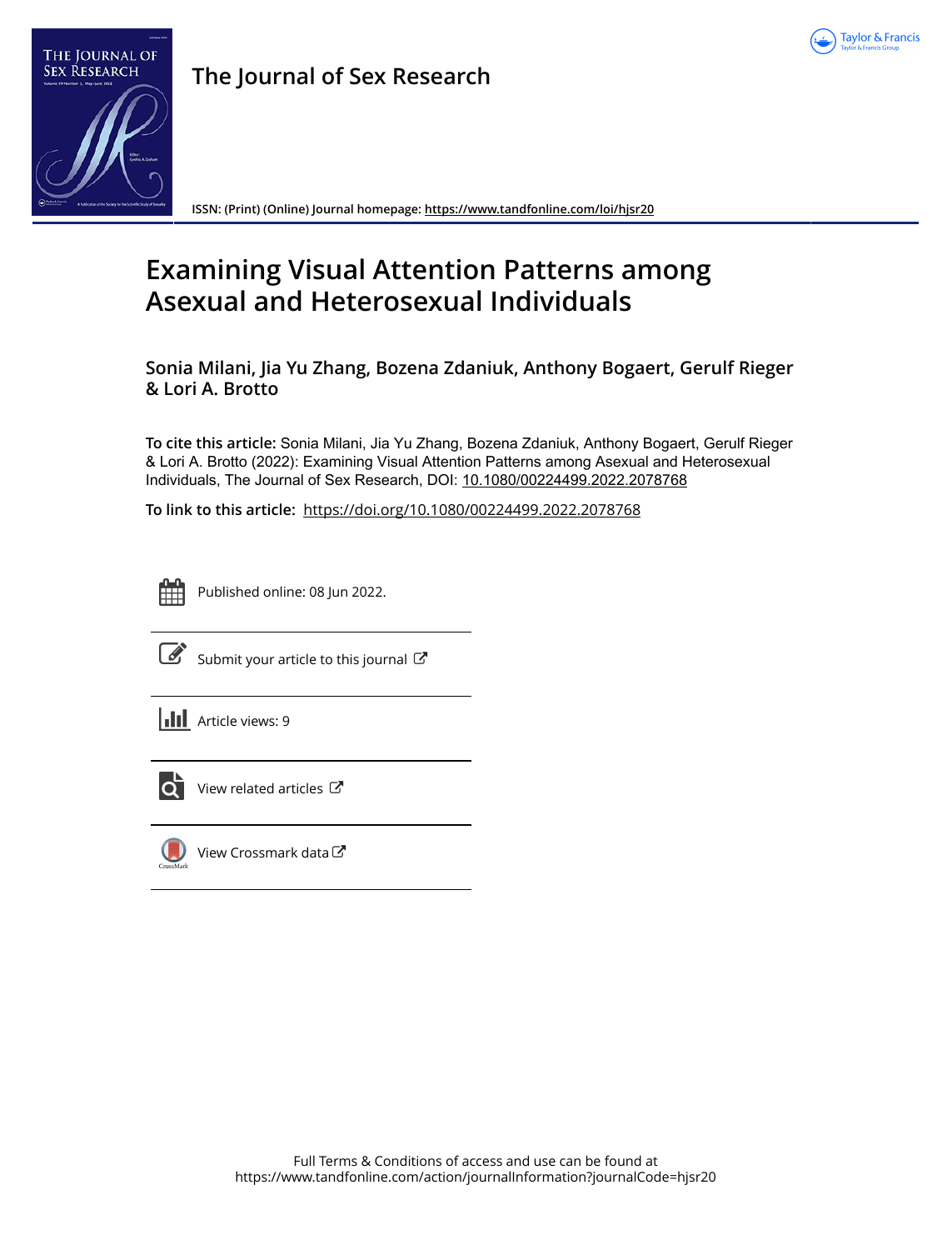# **Examining Visual Attention Patterns among Asexual and Heterosexual Individuals**

Soni[a](#page-1-0) Milani <mark>D</mark><sup>a</sup>, Jia Yu Zhang<sup>a</sup>, Bozena Zdaniuk Da, Anthony Bo[ga](#page-1-0)ert<sup>[b](#page-1-0)</sup>, Gerulf Rieger<sup>c</sup>, and Lori A. Brotto<sup>a</sup>

<span id="page-1-0"></span><sup>a</sup>Department of Obstetrics and Gynaecology, University of British Columbia; <sup>b</sup>Department of Health Sciences, Brock University; <sup>c</sup>Department of Psychology, University of Essex

#### **ABSTRACT**

Asexuality has garnered much attention, and empirical data support its classification as a sexual orientation. Asexuality is defined as a lack of sexual attraction to others, with approximately 1% of the population falling in this category. As theoretical models situate attention as a central component of sexual response, the current study examined attentional processing of erotic stimuli in asexuals and heterosexuals. We hypothesized that heterosexual participants would have initial and controlled visual attention patterns favoring erotic images over non-erotic images. We predicted that asexual participants would have significantly smaller or non-existent differences in attention to erotic versus non-erotic images. Ninetyfive adults completed an eye-tracking task viewing erotic and non-erotic images. Eye-tracking data showed no group differences in initial attention to erotic images. For controlled attention, there was a large effect size in the hypothesized direction. Heterosexual participants exhibited more and longer fixations on erotic images, whereas asexuals exhibited a more even distribution of attention across image types. Exploratory analysis of group differences in the association between visual attention and ratings of sexual attractiveness revealed a complex pattern of differences, with some indication of a stronger association between total fixation and sexual attraction for heterosexual participants. These findings suggest that differences in attention to sexual stimuli may represent key underlying differences between asexual and allosexual orientation. Findings also contribute to the larger literature on visual attention and attraction.

#### **Introduction**

#### *Eye-Tracking in Sexuality Research*

<span id="page-1-10"></span><span id="page-1-4"></span>Theoretical models emphasize the importance of attention in eliciting and maintaining sexual response and arousal (Dewitte, [2016](#page-11-0); Janssen et al., [2000](#page-11-1); Toates, [2009](#page-11-2)). Specifically, the incentive motivational model regards attending to incentive stimuli as a trigger for subsequent motivated sexual behavior (Toates, [2009\)](#page-11-2). Thus, evaluation of attention patterns may divulge information about sexual behavior differences among different sexual orientations and genders. Although myriad studies have been conducted to examine the relationship between attention and sexual response, research has not yet evaluated this link among asexuallyidentifying persons. The goal of this study was to improve our understanding of asexuality by exploring the role of attention in sexual response for individuals who experience a lack of sexual attraction. Not only is examining an understudied population important for refining existing knowledge gaps but asexuality research also highlights the variability of human sexuality in general and thus, enables a greater understanding of sexual attraction/orientation as a whole.

<span id="page-1-8"></span><span id="page-1-6"></span>Attention is used to prioritize and select the most motivationally salient stimuli for further processing (MacLeod et al., [2017](#page-11-3)). Visual attention, the acquisition of visual information (Henderson et al., [1989](#page-11-4)), can be assessed through visual fixations measured by eye-tracking methodology (Henderson & <span id="page-1-5"></span>Hollingworth, [1999](#page-11-5)). Specifically, eye-tracking enables the assessment of both initial and controlled attention. *Initial attention* is the covert automatic allocation of attentional resources and precedes controlled attention. As an index of attentional capture or early attentional processing of salient cues, initial attention is commonly assessed by individuals' *time to first fixation* and *first fixation duration* on a given stimulus. *Controlled attention* is the overt allocation of attention and provides an index of sustained attentional processing of salient cues. Controlled attention is assessed most commonly through *total number of fixations* and *total fixation duration* on an area of interest (Hermans et al., [1999;](#page-11-6) Rohner, [2002](#page-11-7)). Generally, emotional stimuli appear to better capture initial and controlled attention than neutral stimuli, resulting in a shorter time to first fixation, longer total fixation durations, and a greater number of total fixations (Calvo & Lang, [2004;](#page-11-8) Hermans et al., [1999;](#page-11-6) Rohner, [2002](#page-11-7)).

<span id="page-1-9"></span><span id="page-1-7"></span><span id="page-1-3"></span><span id="page-1-2"></span><span id="page-1-1"></span>Extant sexuality research has affirmed the utility of eyetracking to examine attentional processing of sexual stimuli with robust evidence that visual attention can be used as an index of sexual interest and attraction (Dawson & Chivers, [2016,](#page-11-9) [2018,](#page-11-10) [2019](#page-11-11); Dawson et al., [2017;](#page-11-12) Rieger & Savin-Williams, [2012;](#page-11-13) for review, see Milani et al., [2020\)](#page-11-14). Eyetracking studies have demonstrated that men of varied sexual orientations consistently display initial and controlled attentional bias toward their sexually preferred targets (Dawson & Chivers, [2016](#page-11-9); Morandini et al., [2019,](#page-11-15) [2020](#page-11-16); Rieger & Savin-

CONTACT Lori A. Brotto **©** Lori.Brotto@vch.ca **□** Department of Obstetrics and Gynaecology, University of British Columbia, 2775 Laurel Street, 6<sup>th</sup> Floor, Vancouver, BC V5Z 1M9, Canada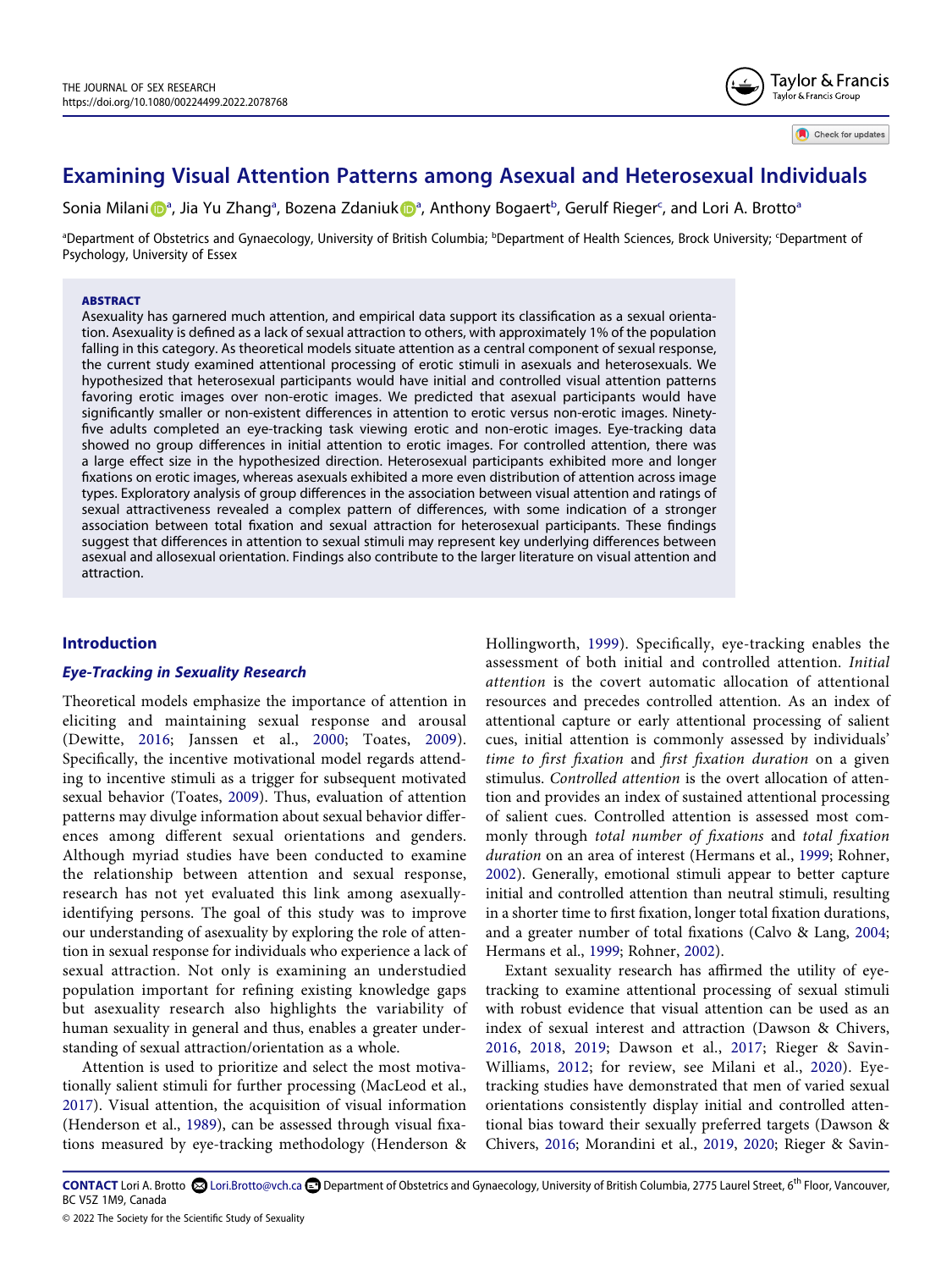Williams, [2012\)](#page-11-13). Specifically, gynephilic (i.e., attracted to women) and androphilic (i.e., attracted to men) men exhibited biased attention toward female and male targets, respectively, while more equal distribution was observed in ambiphilic (i.e., attracted to both men and women) men. For women, an attentional bias toward female targets has been observed among ambiphilic and exclusively/predominantly gynephilic women (Dawson et al., [2017;](#page-11-12) Rieger & Savin-Williams, [2012](#page-11-13)). In androphilic women, patterns of visual attention to preferred male and nonpreferred female targets appear to be dependent on the stage of attentional processing (i.e., initial versus controlled attention; Dawson & Chivers, [2016,](#page-11-9) [2018,](#page-11-10) [2019](#page-11-11); Milani et al., [2020](#page-11-14)). That is, both preferred male and nonpreferred female targets elicit an initial attentional bias, whereas preferred male targets garner more attention and elicit a controlled attentional bias (Dawson & Chivers, [2016,](#page-11-9) [2018,](#page-11-10) [2019](#page-11-11)). These studies have also showed that for allosexual men and women, patterns of controlled attention are highly correlated with self-reported sexual attraction ratings to sexual images (*r* = .47 to .76; Dawson & Chivers, [2016\)](#page-11-9).

Taken together, sexual cues capture and sustain attention in men and women with some variability observed as a function of sexual orientation. However, visual attention patterns of asexual individuals in this context remain unknown. As asexual participants experience less sexual attraction, they may lack the attentional bias toward sexually salient stimuli that is exhibited by their allosexual (i.e., non-asexual) counterparts. Stronger differences may be observed for controlled attention than for initial attention given that more robust findings have been observed for the former in extant research (Dawson & Chivers, [2016](#page-11-9), [2018,](#page-11-10) [2019](#page-11-11); Milani et al., [2020;](#page-11-14) Morandini et al., [2019,](#page-11-15) [2020](#page-11-16); Rieger & Savin-Williams, [2012](#page-11-13)). Similarly, the association between controlled attention and sexual attraction ratings is likely higher than that between initial attention and sexual attraction ratings (Dawson & Chivers, [2016](#page-11-9)).

#### *Asexuality and Eye-Tracking*

<span id="page-2-7"></span><span id="page-2-5"></span><span id="page-2-3"></span><span id="page-2-2"></span><span id="page-2-0"></span>Asexuality is generally defined as a sexual orientation characterized by a lack of sexual attraction (Bogaert, [2015;](#page-10-0) Brotto & Yule, [2017](#page-11-17)). Research suggests that asexuals may account for 0.4–1% of the total population (Aicken et al., [2013;](#page-10-1) Bogaert, [2004](#page-10-2)). Among self-identified asexuals, there is significant heterogeneity in how individuals define their asexuality (Carrigan, [2011](#page-11-18); Scherrer, [2008](#page-11-19)). The Asexual Visibility and Education Network (AVEN), an online community seeking to create acceptance and discussion of asexuality, describes the asexual community as one with considerable diversity of sexual needs and experiences. Within the asexual community, terms such as demisexual, gray-A, and A-fluid are also used to describe differing degrees of experience of sexual attraction (Carrigan, [2011](#page-11-18)). Experience of romantic attraction also varies throughout the asexual community. In a qualitative study by Scherrer [\(2008\)](#page-11-19), several participants shared that they were romantically, but not sexually, attracted to others, allowing for the designation of romantic versus aromantic asexuality. Among romantic asexuals, diverse romantic attractions, including heteroromantic, homoromantic, and bi- and pan-romantic, are reported (Antonsen et al., [2020](#page-10-3); Brotto et al., [2010;](#page-11-20) Scherrer, [2008;](#page-11-19)

<span id="page-2-8"></span>Zheng & Su, [2018](#page-11-21)). Thus, while asexuality is defined as a lack of sexual attraction, some asexual individuals may experience some levels of sexual attraction and/or romantic attraction toward others. This positions asexuality as a sexual orientation that occurs on a spectrum, with different subtypes on the nature of the attraction and context.

<span id="page-2-1"></span>To date, only two examinations using eye-tracking methodology have included asexual participants (Bradshaw et al., [2021](#page-11-22); Brown et al., [2021\)](#page-11-23). The goal of these studies was to examine differences in initial and controlled visual attention to sexual cues between asexuals and women with Sexual Interest/Arousal Disorder (SIAD; American Psychiatric Association [APA], [2013](#page-10-4)). The authors predicted that asexual participants would non-preferentially view erotic and nonerotic images, whereas women with SIAD would look more quickly (i.e., initial attention) and look longer (i.e., controlled attention) at erotic relative to non-erotic images. Using a forced-attention paradigm that presented paired images consisting of one erotic and one non-erotic image that compete for attention, findings affirmed that while heterosexual women with SIAD displayed a preference for erotic images – as indicated by looking more quickly and for a longer duration – asexual participants did not (Bradshaw et al., [2021](#page-11-22); Brown et al., [2021\)](#page-11-23). However, no comparisons were made in this study to a non-clinical control group, thus limiting the possibility for drawing conclusions specifically about asexuality versus allosexuality independent of a clinical diagnosis. As well, these studies did not report on any associations between visual attention patterns and sexual attraction ratings. Thus, comparison of asexuals to non-clinical allosexuals using eyetracking attentional measures warrants further investigation.

#### <span id="page-2-6"></span><span id="page-2-4"></span>*Current Study*

The current study aimed to assess attentional processing of erotic stimuli across asexual (men, women, and nonbinary individuals) and allosexual (men and women) participants. Specifically, we used a forced-attention paradigm with eyetracking methodology and compared visual attention patterns across five groups: asexual men, asexual women, asexual nonbinary individuals, heterosexual men, and heterosexual women. Based on existing research, we hypothesized that allosexual participants would initially look more quickly at erotic images than non-erotic images and have longer first fixation durations at erotic images. For controlled attention, we predicted that allosexual participants would look more and for longer at erotic stimuli, through a greater number of fixations and longer total fixation durations on erotic than non-erotic stimuli. Finally, we expected that allosexual participants would rate erotic images as more sexually attractive than nonerotic ones. We hypothesized that these differences in responses to erotic versus non-erotic stimuli would be either significantly smaller or non-existent for asexual participants. We also conducted an exploratory analysis of the relationship between visual attention variables and ratings of sexual attractiveness and potential differences in the strength of such relationship for asexual versus allosexual participants.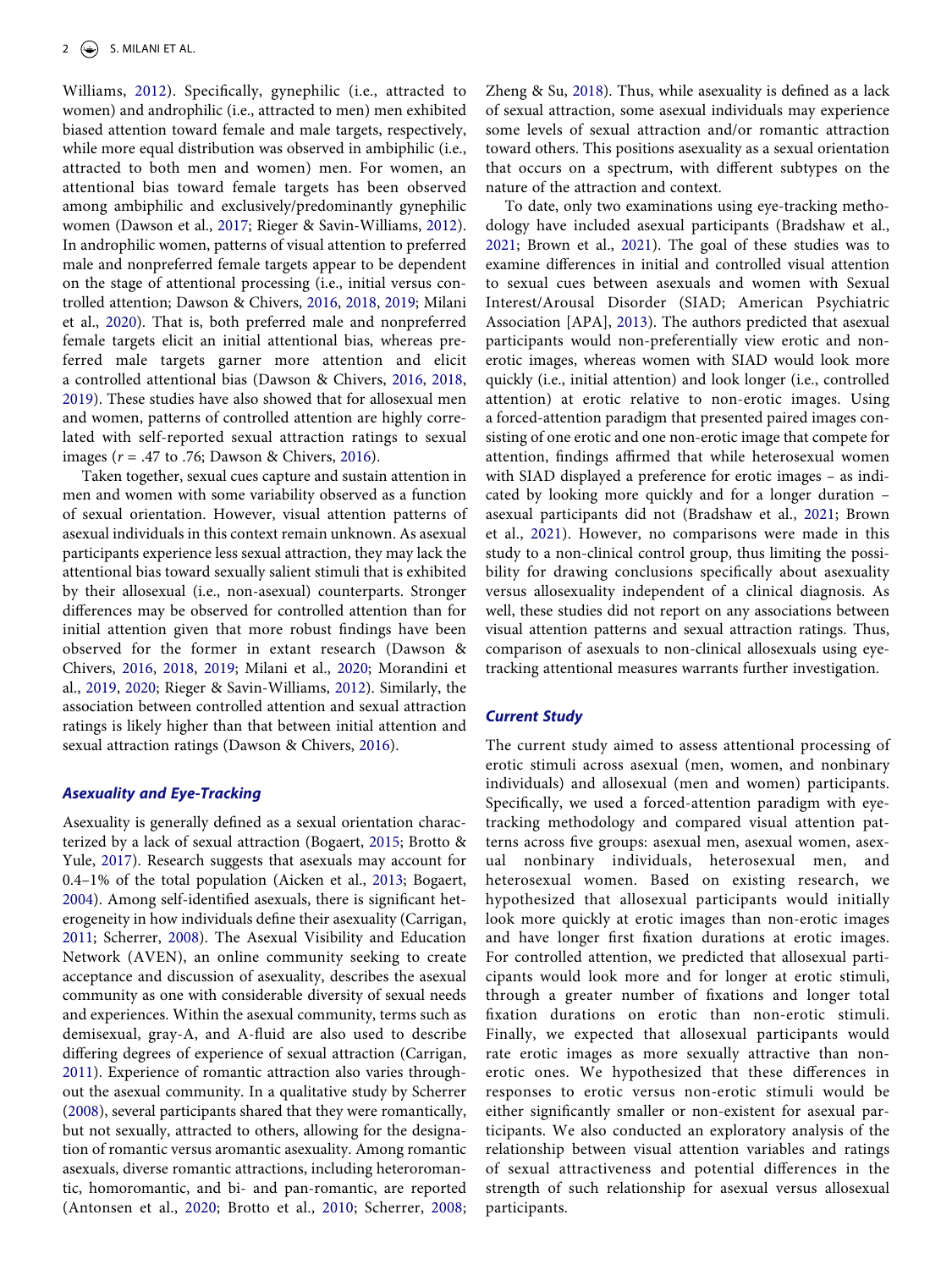#### **Method**

#### *Participants*

Participants were recruited from advertisements placed online (e.g., university paid-studies list, hospital electronic mailing lists, Facebook, Instagram, Reddit, asexuality.org (AVEN), and other online discussion boards), flyers posted throughout the community (e.g., coffee shops, community centers, and university boards), and advertisements placed on public transit (e.g., city buses and SkyTrain). Participant eligibility was assessed via a short telephone screening. To be eligible to participate, self-identified asexual and allosexual participants were required to be over 18 years of age, be able to read and write English fluently, have normal or corrected-to-normal vision, and be right-handed. Participants were not eligible if they reported eye diseases (e.g., macular degeneration and glaucoma) or color blindness.

Of 122 individuals who contacted the study coordinator and expressed an interest in the study, a total of *n* = 113 completed the telephone screening to determine eligibility. Two individuals did not meet the eligibility criteria (i.e., were not fluent in English) and 16 individuals dropped out prior to completing all components of the study – either due to scheduling conflicts or unspecified reasons. Our final sample of *n* = 95 completed all components of the study and were recruited from university paid-studies list (*n* = 53), Facebook (*n* = 16), public transit  $(n = 8)$ , word of mouth  $(n = 5)$ , university boards  $(n = 4)$ , Reddit  $(n = 3)$ , AVEN  $(n = 3)$ , and hospital electronic mailing lists (*n* = 3). Our analyses included 26 heterosexual men (*M*age  $= 24.77, SD = 6.28$ ), 30 heterosexual women ( $M_{\text{age}} = 25.10$ , *SD* = 4.74), 13 asexual men (*M*age = 25.08, *SD* = 5.35), 18 asexual women ( $M_{\text{age}} = 25.28$ ,  $SD = 5.72$ ), and 8 asexual nonbinary individuals ( $M_{\text{age}} = 24.63$ ,  $SD = 7.27$ ). In terms of sample size, although a large effect size ( $\eta^2$  = .31) was reported in Brown et al.'s ([2021\)](#page-11-23) study employing a similar paradigm with asexual and allosexual women, we calculated *a priori*  sample size based on a more conservative medium effect size given that gender differences in visual attention have not been examined in asexual populations. Thus, to detect our effects for an interaction between group and the repeated measures factor (i.e., erotic and non-erotic images) based on a medium effect  $(\eta^2 = .06,$  power = .90, alpha = .05, between-measures correlation of .50), we required a total sample size of 70 ( $n = 14$  per group). This power analysis was performed for intended ANOVA analysis with outcomes averaged across 20 trials. The final analysis of the data, however, was performed using a multi-level approach, which utilized all 20-trial data and therefore provides considerably more power.

# *Procedure*

Interested participants contacted the study coordinator via e-mail and scheduled a telephone screening to assess eligibility and review the study procedures. Eligible participants received a copy of the consent form via e-mail and those who were interested in proceeding with participation scheduled an appointment for the in-laboratory assessment. Prior to the inlaboratory session, an e-mail confirming the date and time of the session was sent to participants along with an individualized

Qualtrics survey link to complete the online questionnaire package containing demographic and sexuality-related questions. Informed consent was obtained twice: first, electronically before commencing the online questionnaire package, and second, on paper before the in-laboratory assessment.

Upon arriving at the laboratory, a trained research coordinator provided participants with a thorough overview of the study procedures and obtained written consent. Participants were seated in a comfortable chair facing a computer monitor equipped with the eye tracker at a viewing distance of approximately 60 cm. Once participants were ready to begin, participants were left alone in the private testing room and the study coordinator communicated with them via an intercom system for the duration of the task. Prior to starting the experimental task, the eye tracker was calibrated using the standard calibration procedure, which involved having participants follow a calibration fixation dot with their eyes as closely as possible as it moved around the display screen.

The experimental task involved the presentation of a pair of images (one erotic and one non-erotic) appearing side-by-side and competing for attention (i.e., forced-attention paradigm). The location of each image type was counterbalanced (i.e., erotic image on the left/non-erotic image on the right or erotic image on the right/non-erotic image on the left). A fixation cross was shown in the middle of the screen for 1 second before each image pair to ensure that all participants were looking at the center of the screen before stimulus onset. Each of the 20 image pairs were shown for 10 seconds and participants were instructed to view the images as they normally would. Following previously used methodology in eye-tracking research (e.g., Dawson & Chivers, [2016](#page-11-9)), participants rated how sexually attracted they were to each image on a 10-point Likert scale after viewing each pair of images. This yields a motivated-viewing paradigm (rather than free-viewing) and may be considered more directive given that participants had to view both images in order to provide ratings for each. When the experimental task was completed, participants were debriefed and thanked for their participation. Participants received reimbursement (\$25 CAD) for their participation in the study. This study was approved by the Behavioral Research Ethics Board at the University of British Columbia as well as the Vancouver Coastal Health Research Institute research ethics board.

#### *Experimental Stimuli*

Visual stimuli were presented on a desktop monitor across 20 experimental trials and contained pairs of colored images obtained from freely accessible Internet websites. Each pair contained one explicit erotic and one non-erotic image. Erotic images depicted a mixed-sex dyad engaging in sexual activity and non-erotic images depicted a fully clothed man and woman engaging in a non-erotic, non-romantic interaction. Using Adobe Photoshop software, all images were matched for size (960  $\times$  640 pixels) and luminance, brightness, contrast, and color were manually adjusted to be consistent across images.

#### *Apparatus*

Eye movements were recorded using a SensoMotoric Instruments (SMI) RED desktop eye tracker in combination with the SMI Experiment Suite software. The SMI is a contact-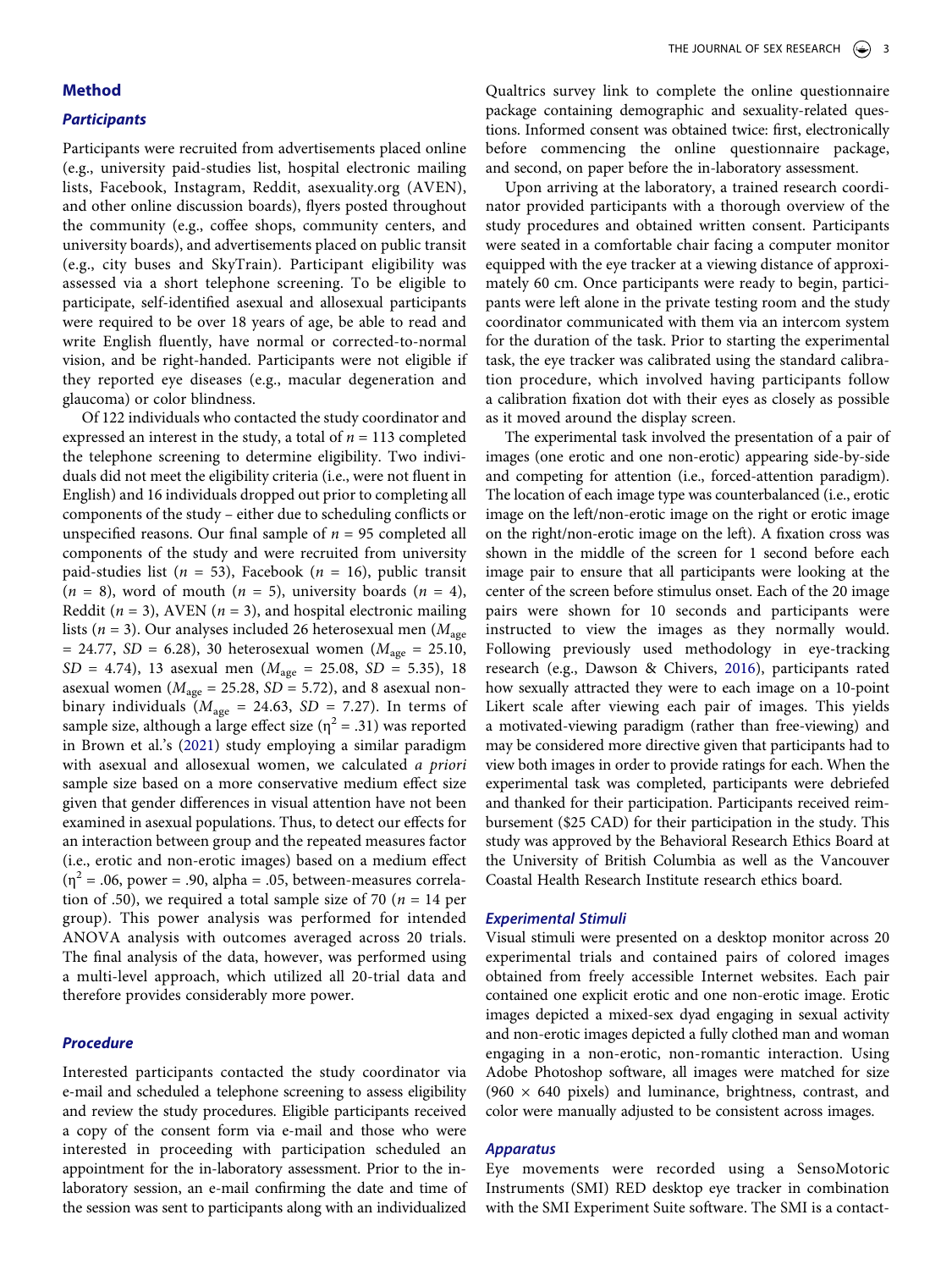free, remote sensor eye tracker that uses an infrared camera to track pupil movement. The eye-tracking system is discreetly attached to the bottom of a standalone 22-inch computer monitor with a resolution of  $1920 \times 1050$  pixels. The SMI has a sampling rate of 120 Hz, a spatial resolution of 0.03°, and an accuracy of 0.4°. This system is compatible for use with most eyeglasses and contact lenses, and automatically compensates for small head movements, which eliminates the need for a chin rest to immobilize the head.

#### *Measures*

#### *Eye-tracking Measures*

To analyze visual attention to the erotic and non-erotic images in each stimulus pair, we used the SMI BeGaze software to create two regions of interest (ROI): 1) erotic image; and 2) non-erotic image. To examine initial attention, we extracted two dependent variables for each ROI: time to first fixation and first fixation duration. *Time to first fixation* can be defined as the length of time for a shift in visual attention to a specific area of a visual stimulus. *First fixation duration* can be defined as the time visual attention remains in a specific area the very first time that the area is fixated on.

To examine controlled attention, we extracted two dependent variables for each ROI: total number of fixations and total fixation duration. *Total number of fixations* can be defined as the number of times the participant's gaze (lasting a minimum of 100 ms) landed in the ROI. *Total fixation duration* can be defined as the total amount of time (in milliseconds) a participant fixated on an ROI.

# *Post-stimulus Sexual Attraction Ratings*

Following the presentation of each pair of images, participants were asked to rate their sexual attraction to each erotic and non-erotic image on a 10-point scale ranging from 0 (*not at all sexually attracted*) to 9 (*very sexually attracted*). Higher scores indicate higher self-reported sexual attraction ratings.

# *Demographics, Sexual Orientation, Gender*

Demographic questions included age, ethnicity, education, income, sexual and romantic orientation, relationship status, length of current relationship, number of sexual and romantic partners, presence of sexual difficulties, and history of nonconsensual sexual contact. We also administered the Asexuality Identification Scale (AIS; Yule et al., [2015](#page-11-24)) as a valid measure of participants' asexual identity, as well as the Female Sexual Distress Scale – Revised (FSDS-R; Derogatis et al., [2008](#page-11-25)) to assess sexual distress – measures described below. Sexual orientation was assessed multiple times throughout the study. During the telephone screening, participants were asked "Which of the following best describes your sexual orientation?" and were provided with the following response options: asexual, bisexual, heterosexual, and lesbian/gay. Sexual orientation was also assessed in different formats (i.e., multiple choice, open-ended question) as part of the demographic questionnaire as well as the Asexuality Identification Scale (AIS; Yule et al., [2015](#page-11-24)). In 18.9% of cases (*n* = 18), participants used the open-ended text-boxes to further describe their sexual orientation (e.g., "gray-asexual," "pansexual, gray-asexual,"

"heteroromantic gray ace," "questioning," "demisexual to asexual," "autochorisexual," "bicurious, actively only heterosexual," etc.). For consistency, we used self-report responses obtained during the telephone screening to group participants into asexual versus allosexual groups. For gender, we used responses obtained from our demographic gender question, which included the following response options: man, nonbinary, and woman. We also included a yes/no question regarding trans experience (i.e., their gender identity did not align with their sex at birth).

Twenty-four men identified as heterosexual. There were two men who disclosed trans experience but who also identified as heterosexual men. They did not differ from heterosexual men on our variables of interest and as such, were included in the heterosexual men group. Thirty women identified as heterosexual. Thirteen men and 18 women identified as asexual. The asexual nonbinary group consisted of eight individuals who identified as nonbinary and/or disclosed trans experience.

#### *Asexual Identity*

The *Asexuality Identification Scale* (AIS; Yule et al., [2015](#page-11-24)) is a valid measure to assess participants' asexual identity independent of whether an individual self-identified as asexual. Psychometric validation of this measure was conducted to evaluate construct validity and the measure showed excellent discriminant, incremental, as well as convergent validity (Yule et al., [2015\)](#page-11-24). This 12-item measure asks participants to rate the applicability of various statements (e.g., "I lack interest in sexual activity") on a scale ranging from 1 (*completely false*) to 5 (*completely true*). Responses were summed to create a total AIS score with a possible range of 12–60. Higher scores indicate a greater tendency to endorse traits that may indicate asexuality. Specifically, a cutoff score of 40/60 has been proposed to distinguish asexual from allosexual participants (Yule et al., [2015](#page-11-24)). The AIS showed strong internal consistency in the present sample, with a Cronbach's alpha of 0.97.

#### <span id="page-4-2"></span>*Sexual Distress*

<span id="page-4-1"></span><span id="page-4-0"></span>The *Female Sexual Distress Scale – Revised* (FSDS-R; Derogatis et al., [2008](#page-11-25)) is a 13-item scale that assesses sexual distress independent of specific domains of sexual function (e.g., sexual desire, erectile function). The FSDS-R does not contain gender-specific content and has also been validated in samples of men (Santos-Iglesias et al., [2018](#page-11-26)). As such, we refer to it as the *Sexual Distress Scale* (SDS) in this paper. Responses are provided on a scale ranging from 0 (*never*) to 4 (*always*), and a total SDS score of all items was computed with a possible range of 0–52. Higher scores indicate higher levels of sexualityrelated distress. In the present sample, Cronbach's alpha was 0.95.

# *Data Analysis*

Each of five main dependent variables (four visual attention measures and stimulus sexual attractiveness ratings) was analyzed using a multilevel mixed model analysis evaluating main effects of the within-group factor we call image (change in response from non-erotic to erotic stimulus) and the betweengroup factor we call group comparing the five groups of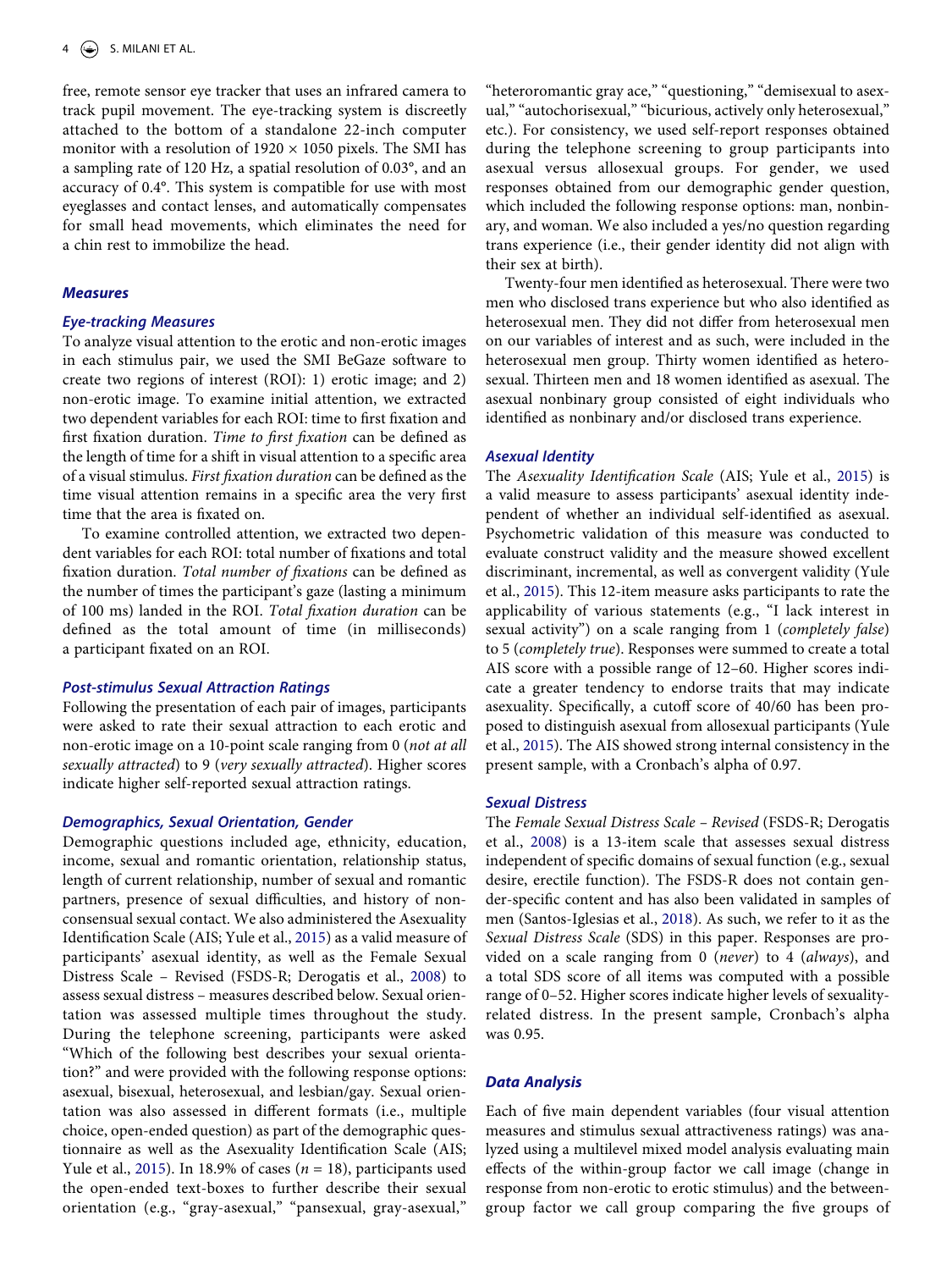participants, as well as the interaction of the within- and between-subject factors (changes in responses from nonerotic to erotic stimulus were compared between the five groups). Non-erotic and erotic stimuli were nested within 20 trials (20 different pairs of stimuli were used) which were nested within participants. In order to account for potential differences between pairs of images, initial models tested two random factors – trial and participant intercepts. Including the random effect of trial did not explain any additional variance and it made the models unstable (not positive definite matrix). This indicates that the stimuli were perceived as similar across 20 pairs and the random effect of trial was removed from the final models. Significant group main effects and interactions were followed by post-hoc comparisons using Bonferroni adjustment for multiple testing – raw *p* values were multiplied by the number of comparisons and should be compared against the usual .05 threshold of significance (Jafari & Ansari-Pour, [2019\)](#page-11-27). This method is more convenient for the reader as it allows them to employ the usual  $p < .05$  criterion while being logically and mathematically equivalent to presenting raw *p* values and comparing them to an adjusted significance *p* value. Significant interaction was probed with two levels of post-hoc comparisons. First, the difference between erotic and non-erotic images on four eye-tracking measures and sexual attractiveness ratings were computed for each group and tested for significance. The *p* values were multiplied by 5 to adjust for five comparisons. Next, those group differences were compared to each other and tested for significance, and the *p* values were multiplied by 10 (10 comparisons). These results are reported in the Results section.

<span id="page-5-2"></span>The two initial attention measures were non-normally distributed, resulting in non-normal distribution of residuals. For those two measures, bootstrapping was used (2000 samples) in order to obtain robust standard errors and confidence intervals. The pattern of significant effects was unchanged. Additionally, a set of first fixation duration scores for one participant in asexual nonbinary group was identified as extreme influential outliers (more than 3 standard deviations from the mean), affecting size and significance of effects). Results are therefore reported with and without the data for this participant according to recommended practice (Aguinis et al., [2013\)](#page-10-5).

<span id="page-5-0"></span>The exploratory analyses of group differences in the strength of the gaze variables and sexual attraction relationship were conducted on responses to erotic images using a series of multi-level random intercept models. Each of the four gaze variables was entered as a predictor of sexual attractiveness rating in a separate model together with interaction terms between gaze variable and group in order to examine potential differences between asexual and allosexual participants in the degree to which gaze measures predicted sexual attraction. All possible two-group comparisons were examined. These analyses were considered exploratory and provided unique opportunity to gain insight into effects that have not been examined in the literature (differences in the strength of association between gaze and sexual attraction for people who are asexual versus those who are allosexual). Therefore, we decided to report the results without any adjustment for multiple comparisons to provide maximum information about possible

effects that can guide future research, lead to novel hypotheses, and replication endeavors. We are aware that such decision inflates Type I error, and we caution about it in our discussion. However, we believe that due to the importance of this unique opportunity to explore this previously uncharted area, the concerns with Type II error (missing true effects) are prioritized (Fiedler et al., [2012](#page-11-28)).

# <span id="page-5-1"></span>**Results**

#### *Sample Characteristics*

The five groups (asexual men, asexual women, asexual nonbinary, heterosexual men, and heterosexual women) were similar in several demographic variables, including age, ethnicity, education, income, length of current relationship, and sexual difficulties [\(Table 1\)](#page-6-0). As well, no significant group differences were observed for sexual concerns, with the majority of our participants (86.2%) reporting no sexual difficulties. No significant group differences were observed in levels of sexual distress, although asexual nonbinary individuals reported the lowest sexual distress.

As indicated in [Table 1,](#page-6-0) a one-way ANOVA revealed significant group differences on the Asexuality Identification Scale, as expected, with each of the asexual groups (men, women, and nonbinary) having significantly higher scores on the AIS relative to heterosexual men and women. The asexual groups did not significantly differ from each other on this measure nor did heterosexual men and women. When examining the number of sexual partners, compared to asexual men, heterosexual men and women reported significantly more sexual partners. Similarly, compared to asexual nonbinary individuals, heterosexual men and women reported more sexual partners. No significant group differences were observed between heterosexual men and women. As well, asexual women did not significantly differ in the number of sexual partners relative to all other groups. We also found a group difference for number of romantic partners, such that heterosexual women reported having significantly more romantic partners than asexual men. No other group differences were observed. Chi-square tests revealed that relationship status differed across groups, such that a greater number of asexual men, asexual women, and asexual nonbinary individuals reported being single relative to heterosexual women. No statistically significant differences were found between heterosexual men and heterosexual women and between heterosexual men and each of the asexual groups. In terms of romantic orientation, we found significant group differences, such that a greater number of asexual men, asexual women, and asexual nonbinary individuals reported no romantic attractions (i.e., aromantic) relative to heterosexual men and women. The groups also differed in their experiences of non-consensual sexual contact. While heterosexual men reported no incidences, similar levels of endorsement were observed across heterosexual women, asexual women, and asexual nonbinary individuals, followed by asexual men. In sum, asexuals were less like heterosexuals with respect to the number of sexual and romantic partners, relationship status, romantic orientation, and experiences of non-consensual sexual contact.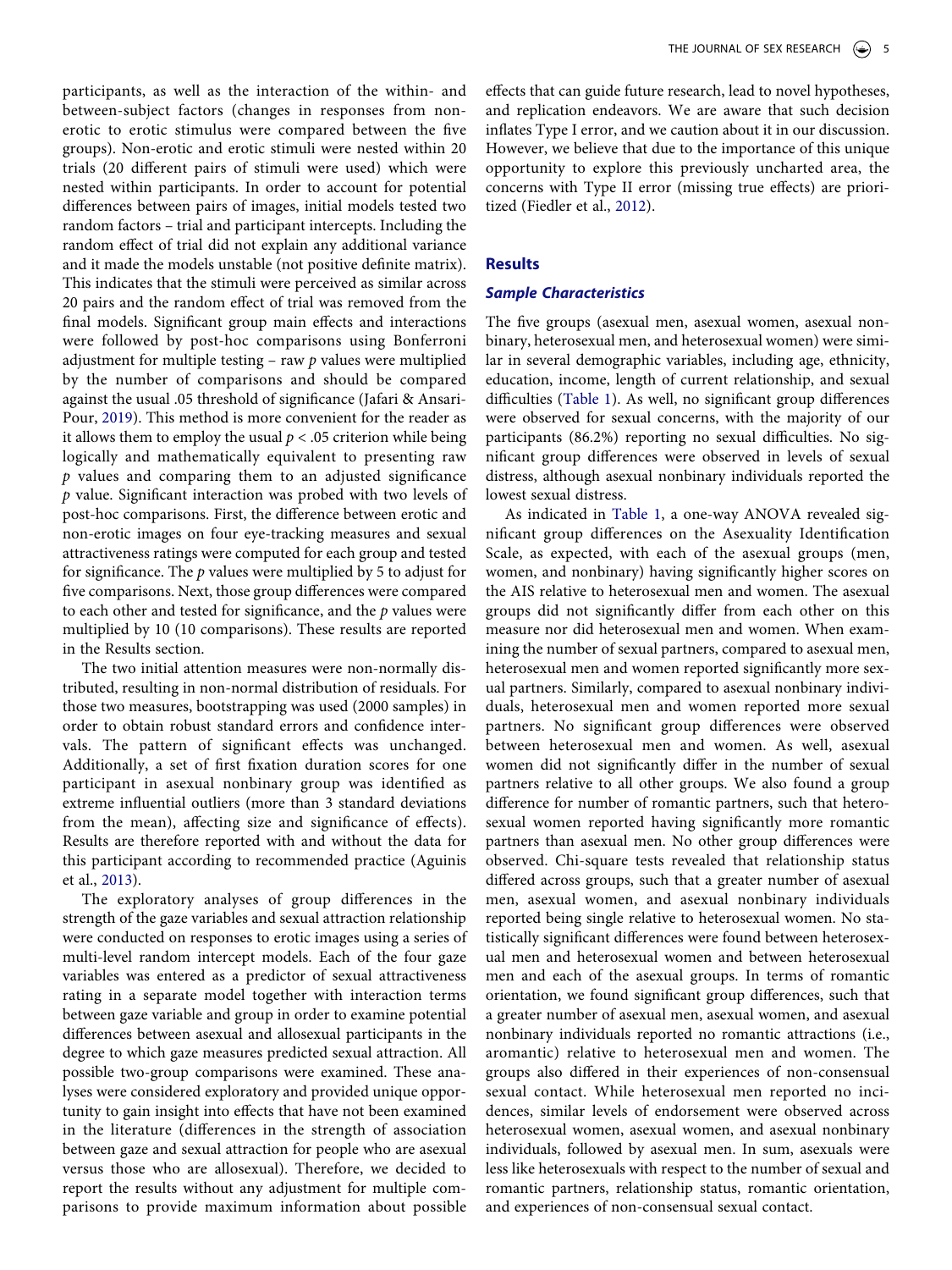<span id="page-6-0"></span>

| Relationship length in yrs.<br>Asexual Identity (AIS)*<br>Sexual Distress<br>Variable M (SD)<br>Age |                             |                                                                        |                                    |                                                                                                                                                                                                                                                                                             |                                 |                            | One-Way ANOVA   |          |
|-----------------------------------------------------------------------------------------------------|-----------------------------|------------------------------------------------------------------------|------------------------------------|---------------------------------------------------------------------------------------------------------------------------------------------------------------------------------------------------------------------------------------------------------------------------------------------|---------------------------------|----------------------------|-----------------|----------|
|                                                                                                     | Heterosexual Men $(n = 26)$ | Heterosexual Women $(n = 30)$                                          | Asexual Men $(n = 13)$             | Asexual Women $(n = 18)$                                                                                                                                                                                                                                                                    | ଛ<br>Asexual Nonbinary $(n =$   | $\overline{a}$             | 4               | $\Gamma$ |
|                                                                                                     | 24.8 (6.3)                  | 25.1 (4.7)                                                             | 25.1 (5.3)                         | 25.3 (5.7)<br>48.7 (5.9)                                                                                                                                                                                                                                                                    | 24.6 (7.3)<br>46.5 (9.8)        | 0.03                       | 998             | 0.85     |
|                                                                                                     | 17.1(5.1)                   | 18.9(5.6)                                                              | 48.2 (7.6)                         |                                                                                                                                                                                                                                                                                             |                                 | 128.47                     | $\overline{00}$ |          |
|                                                                                                     | 14.2(12.0)                  | 14.0(11.1)                                                             | 11.1(13.3)                         | 14.2(11.7)                                                                                                                                                                                                                                                                                  | 4.9 (7.0)                       | 1.25                       | 298<br>392      | 0.05     |
|                                                                                                     | 1.4(2.3)                    | 1.9(2.7)                                                               |                                    | 1.2(2.5)                                                                                                                                                                                                                                                                                    |                                 |                            |                 | 0.05     |
| Number of sexual partners*                                                                          |                             | 8.0 (8.4)                                                              |                                    | 3.1(5.2)                                                                                                                                                                                                                                                                                    | $0.6(1.4)$<br>$0.6(0.9)$        |                            | .003            | 0.17     |
| Number of romantic partners*                                                                        | $6.0(6.4)$<br>3.0 $(3.1)$   | 7.0 (9.4)                                                              | $0.5(1.7)$<br>1.2(1.7)<br>1.0(1.9) | 2.9(3.6)                                                                                                                                                                                                                                                                                    | 2.1(2.2)                        | $1.38$<br>$4.32$<br>$3.22$ | .016            | 0.13     |
|                                                                                                     |                             |                                                                        |                                    |                                                                                                                                                                                                                                                                                             |                                 |                            | Chi-Square      |          |
| Variable (%)                                                                                        | Heterosexual Men $(n = 26)$ | Heterosexual Women ( $n = 30$ )                                        | Asexual Men (n = 13)               | Asexual Women (n = 18)                                                                                                                                                                                                                                                                      | බ<br>Asexual Nonbinary $(n =$   | $\ddot{\sim}$              |                 | p        |
| Romantic Orientation*                                                                               |                             |                                                                        |                                    |                                                                                                                                                                                                                                                                                             |                                 | 16.39                      |                 | 003      |
| Aromantic                                                                                           | $\circ$                     |                                                                        |                                    | 11.8                                                                                                                                                                                                                                                                                        |                                 |                            |                 |          |
| Romantic                                                                                            | 100.0                       | $\begin{smallmatrix}0.001\0.01\end{smallmatrix}$                       | 15.4<br>84.6                       | 88.2                                                                                                                                                                                                                                                                                        | 37.5<br>62.5                    |                            |                 |          |
| Relationship status*                                                                                |                             |                                                                        |                                    |                                                                                                                                                                                                                                                                                             |                                 | 15.41                      |                 | 004      |
| Single                                                                                              | 50.0                        |                                                                        |                                    |                                                                                                                                                                                                                                                                                             |                                 |                            |                 |          |
| Dating/committed relationship                                                                       |                             | 30.0<br>70.0                                                           |                                    | 77.8<br>22.2                                                                                                                                                                                                                                                                                | 75.0<br>25.0                    |                            |                 |          |
| Sexual Difficulties                                                                                 | $50.0$<br>11.5<br>0         |                                                                        |                                    |                                                                                                                                                                                                                                                                                             | $\circ$                         |                            |                 |          |
| Non-Consensual Sexual Contact*                                                                      |                             | 16.7<br>39.3                                                           | 76.9<br>23.1<br>15.4               | 22.3<br>38.9                                                                                                                                                                                                                                                                                | 37.5                            | $7.97$<br>14.98<br>4.44    |                 | 56333    |
| Ethnicity                                                                                           |                             |                                                                        |                                    |                                                                                                                                                                                                                                                                                             |                                 |                            |                 |          |
| Black                                                                                               | $\circ$                     |                                                                        |                                    |                                                                                                                                                                                                                                                                                             |                                 |                            |                 |          |
| East Asian                                                                                          |                             |                                                                        |                                    |                                                                                                                                                                                                                                                                                             |                                 |                            |                 |          |
| South Asian                                                                                         |                             |                                                                        |                                    |                                                                                                                                                                                                                                                                                             |                                 |                            |                 |          |
| Southeast Asian                                                                                     | $34.5$<br>$0.7$<br>$7.7$    | $6\frac{2}{3}$ $\frac{3}{3}$ $\frac{3}{3}$ $\frac{3}{3}$ $\frac{3}{3}$ |                                    |                                                                                                                                                                                                                                                                                             | 0.5000000                       |                            |                 |          |
| Hispanic                                                                                            |                             |                                                                        |                                    |                                                                                                                                                                                                                                                                                             |                                 |                            |                 |          |
| Arab/West Indian                                                                                    | $\circ$                     | $\circ$                                                                |                                    | $\circ$                                                                                                                                                                                                                                                                                     |                                 |                            |                 |          |
| White/Caucasian                                                                                     | 46.2                        | 46.7<br>3.3                                                            | 0.75007000                         | 70.6<br>5.9                                                                                                                                                                                                                                                                                 | 50.0<br>12.5                    |                            |                 |          |
| Other                                                                                               |                             |                                                                        |                                    |                                                                                                                                                                                                                                                                                             |                                 |                            |                 |          |
| Level of education                                                                                  |                             |                                                                        |                                    |                                                                                                                                                                                                                                                                                             |                                 | 2.79                       |                 | 593      |
| High school                                                                                         | 7.7                         |                                                                        |                                    |                                                                                                                                                                                                                                                                                             |                                 |                            |                 |          |
| Attended some college                                                                               |                             |                                                                        |                                    |                                                                                                                                                                                                                                                                                             |                                 |                            |                 |          |
| College degree                                                                                      | 50.0<br>34.6<br>7.7         |                                                                        |                                    | 5.6<br>38.9<br>16.7                                                                                                                                                                                                                                                                         | $12.5$<br>$0.5$<br>$0.5$<br>$0$ |                            |                 |          |
| Post-graduate degree                                                                                |                             | 6.7<br>40.0<br>16.7<br>16.7                                            | 7.7<br>46.7<br>15.8<br>30.8        |                                                                                                                                                                                                                                                                                             |                                 |                            |                 |          |
| Annual income category                                                                              |                             |                                                                        |                                    |                                                                                                                                                                                                                                                                                             |                                 | 2.10                       |                 | 717      |
| $<$ \$20,000                                                                                        |                             |                                                                        |                                    |                                                                                                                                                                                                                                                                                             |                                 |                            |                 |          |
| $$20,000 - $39,999$                                                                                 |                             | 22.2<br>14.8                                                           |                                    |                                                                                                                                                                                                                                                                                             |                                 |                            |                 |          |
| $$40,000 - $59,999$                                                                                 | $\frac{31.8}{18.2}$         |                                                                        |                                    |                                                                                                                                                                                                                                                                                             |                                 |                            |                 |          |
| \$60,000 - \$79,999                                                                                 | $\circ$                     | $14.8$<br>18.5                                                         |                                    |                                                                                                                                                                                                                                                                                             |                                 |                            |                 |          |
| $$80,000 - $99,999$                                                                                 | $\overline{5}$              | $\Xi$                                                                  |                                    |                                                                                                                                                                                                                                                                                             |                                 |                            |                 |          |
| $$100,000 - $119,999$                                                                               | $\overline{5}$              |                                                                        |                                    |                                                                                                                                                                                                                                                                                             |                                 |                            |                 |          |
| $$120,000 - $139,999$                                                                               | 4.5                         |                                                                        |                                    |                                                                                                                                                                                                                                                                                             |                                 |                            |                 |          |
| $$140,000 - $159,999$                                                                               | $\circ$                     |                                                                        | $27 - 27 - 29 - 6$                 |                                                                                                                                                                                                                                                                                             | 8000000000                      |                            |                 |          |
| >5160,000                                                                                           | 13.6                        | 0.747                                                                  |                                    | $\begin{array}{l} 2.7846 \\ 2.7846 \\ 2.7846 \\ 2.7912 \\ 2.7920 \\ 2.7912 \\ 2.7912 \\ 2.7912 \\ 2.7912 \\ 2.7912 \\ 2.7912 \\ 2.7912 \\ 2.7912 \\ 2.7912 \\ 2.7912 \\ 2.7912 \\ 2.7912 \\ 2.7912 \\ 2.7912 \\ 2.7912 \\ 2.7912 \\ 2.7912 \\ 2.7912 \\ 2.7912 \\ 2.7912 \\ 2.7912 \\ 2.79$ |                                 |                            |                 |          |

Caucasian vs. all other categories), level of education (no college degree vs. college degree), and annual income (above \$59,999 vs. below median).<br>\*Groups differed on variable of interest,  $p < .05$ . Caucasian vs. all other categories), level of education (no college degree vs. college degree), and annual income (above \$59,999 vs. below median). \*Groups differed on variable of interest, *p* < .05.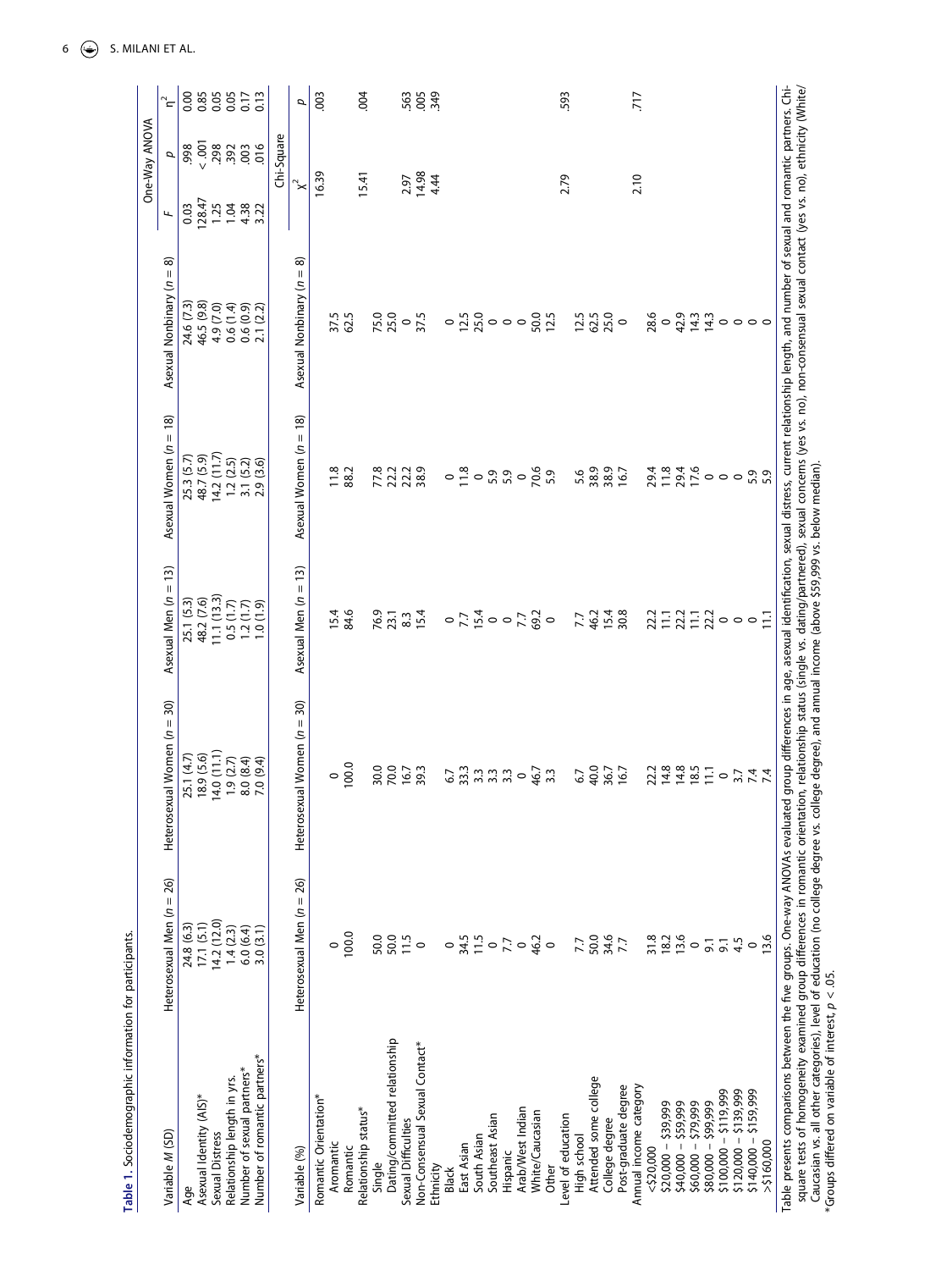# *Experimental Dependent Variables*

The effects from multilevel mixed model analyses including estimated marginal means are presented in [Table 2](#page-7-0).

#### *Initial Attention*

For time to first fixation, there was a main effect of image (shorter time to first fixation for erotic stimuli) which was qualified by a significant interaction between group and image type. Pairwise comparisons indicated that four groups (heterosexual men, heterosexual women, asexual women, and asexual nonbinary individuals) more quickly attended to the erotic images relative to the non-erotic images as indicated by a shorter time to first fixation. For asexual men, time to first fixation to the erotic image versus non-erotic image did not significantly differ. Examination of the interaction contrasts indicated that the difference between erotic and non-erotic stimuli for asexual men was not only nonsignificant but also significantly lower than the same difference for heterosexual men and women (*p*'s < .001). No other interaction contrasts were significant.

For first fixation duration, a significant main effect of image type was found, such that, on average, erotic images had longer first fixations than non-erotic images by 26 milliseconds across groups. There was also a significant main effect of group which, when followed by post-hoc comparisons, indicated that when averaged across non-erotic and erotic images, asexual nonbinary individuals had significantly longer first fixation durations than all other groups (*p*'s < .008). This group effect disappeared when the influential outlier was removed from the analysis [\(Table 2](#page-7-0)). Asexual men, asexual women, heterosexual men, and heterosexual women did not significantly differ on this variable. There was no significant interaction between group and image type for first fixation duration.

# *Controlled Attention*

For total fixation duration, there was a main effect of image (greater fixation duration for erotic stimuli), which was qualified by a significant interaction between group and image type. Pairwise comparisons indicated that all five groups spent more time fixating on erotic than on non-erotic images; however, those differences were about five times larger for allosexual than for asexual participants. Examination of the interaction contrasts revealed that the difference between erotic and nonerotic stimuli for all asexual groups was similar (not significantly different) but it was significantly lower than the same

<span id="page-7-0"></span>**Table 2.** Estimated marginal means for multilevel mixed model analyses examining the effect of image (non-erotic to erotic) on study outcomes in five groups of asexual and heterosexual participants.

|                                 |                                                          |               | Group       |                    |                  | Main effects |        | 2-way interaction |
|---------------------------------|----------------------------------------------------------|---------------|-------------|--------------------|------------------|--------------|--------|-------------------|
| Measure/ Stimulus               | Asexual nonbinary                                        | Asexual women | Asexual men | Heterosexual women | Heterosexual men | Image        | Group  | Image by Group    |
|                                 |                                                          |               |             |                    |                  | F            | F      | F                 |
| <b>Time to first fixation</b>   |                                                          |               |             |                    |                  |              |        |                   |
| Non-erotic                      | 1541.34                                                  | 1622.12       | 1323.66     | 1688.59            | 1684.01          | 195.29       | 0.28   | 6.95              |
| Erotic                          | 810.46                                                   | 913.67        | 1070.21     | 786.44             | 663.12           | < .001       | .887   | < .001            |
| Difference                      | $-730.88$                                                | $-708.45$     | $-253.44$   | $-902.15$          | $-1020.89$       |              |        |                   |
| Cohen's d                       | $-0.42$                                                  | $-0.41$       | $-0.15$     | $-0.52$            | $-0.59$          |              |        |                   |
| $p$ value*                      | < .001                                                   | < .001        | .214        | < .001             | < .001           |              |        |                   |
| <b>First fixation duration</b>  |                                                          |               |             |                    |                  |              |        |                   |
| Non-erotic                      | 360.59                                                   | 286.84        | 291.31      | 270.13             | 265.96           | 12.61        | 4.59   | 0.84              |
| Erotic                          | 406.51                                                   | 298.32        | 320.08      | 284.82             | 305.91           | < .001       | .002   | .502              |
| Difference                      | 45.92                                                    | 11.48         | 28.77       | 14.69              | 39.96            |              |        |                   |
| Cohen's d                       | 0.23                                                     | 0.06          | 0.15        | 0.07               | 0.20             |              |        |                   |
| $p$ value*                      | .301                                                     | 1.000         | .667        | 1.000              | .016             |              |        |                   |
|                                 | First fixation duration with influential outlier removed |               |             |                    |                  |              |        |                   |
| Non-erotic                      | 330.35                                                   | 286.84        | 291.31      | 270.13             | 265.96           | 11.12        | 2.32   | 0.75              |
| Erotic                          | 365.70                                                   | 298.32        | 320.08      | 284.82             | 305.91           | < .001       | .063   | .556              |
| Difference                      | 35.35                                                    | 11.48         | 28.77       | 14.69              | 39.96            |              |        |                   |
| Cohen's d                       | 0.18                                                     | 0.06          | 0.15        | 0.08               | 0.21             |              |        |                   |
| $p$ value*                      | .790                                                     | 1.00          | .590        | 1.00               | .011             |              |        |                   |
| <b>Total fixation duration</b>  |                                                          |               |             |                    |                  |              |        |                   |
| Non-erotic                      | 4216.06                                                  | 3873.08       | 4138.54     | 3110.31            | 3325.66          | 448.56       | 2.10   | 80.52             |
| Erotic                          | 4652.98                                                  | 4347.80       | 4483.67     | 5264.26            | 5341.99          | < .001       | .087   | < .001            |
| Difference                      | 436.92                                                   | 474.72        | 345.13      | 2153.95            | 2016.33          |              |        |                   |
| Cohen's d                       | 0.31                                                     | 0.33          | 0.24        | 1.51               | 1.41             |              |        |                   |
| $p$ value*                      | .028                                                     | < .001        | .027        | < .001             | < .001           |              |        |                   |
| <b>Total fixation count</b>     |                                                          |               |             |                    |                  | р            | p      | p                 |
| Non-erotic                      | 10.29                                                    | 10.67         | 10.57       | 9.09               | 8.96             | 290.17       | 1.55   | 65.54             |
| Erotic                          | 10.74                                                    | 11.69         | 11.28       | 14.20              | 13.62            | < .001       | .193   | < .001            |
| Difference                      | 0.45                                                     | 1.02          | 0.70        | 5.11               | 4.66             |              |        |                   |
| Cohen's d                       | 0.12                                                     | 0.27          | 0.19        | 1.35               | 1.23             |              |        |                   |
| $p$ value*                      | 1.000                                                    | .002          | .189        | < .001             | < .001           |              |        |                   |
| <b>Sexual attraction rating</b> |                                                          |               |             |                    |                  |              |        |                   |
| Non-erotic                      | 0.96                                                     | 0.28          | 0.32        | 1.52               | 2.07             | 1242.75      | 97.22  | 409.55            |
| Erotic                          | 0.95                                                     | 0.64          | 0.83        | 5.12               | 6.46             | < .001       | < .001 | < .001            |
| <b>Difference</b>               | $-0.01$                                                  | 0.36          | 0.51        | 3.60               | 4.38             |              |        |                   |
| Cohen's d                       | $-0.01$                                                  | 0.22          | 0.31        | 2.16               | 2.62             |              |        |                   |
| $p$ value*                      | 1.000                                                    | .003          | < .001      | < .001             | < .001           |              |        |                   |

Note. All models had random subject intercepts.

\* *p* values are Bonferroni adjusted (raw *p* values multiplied by 5)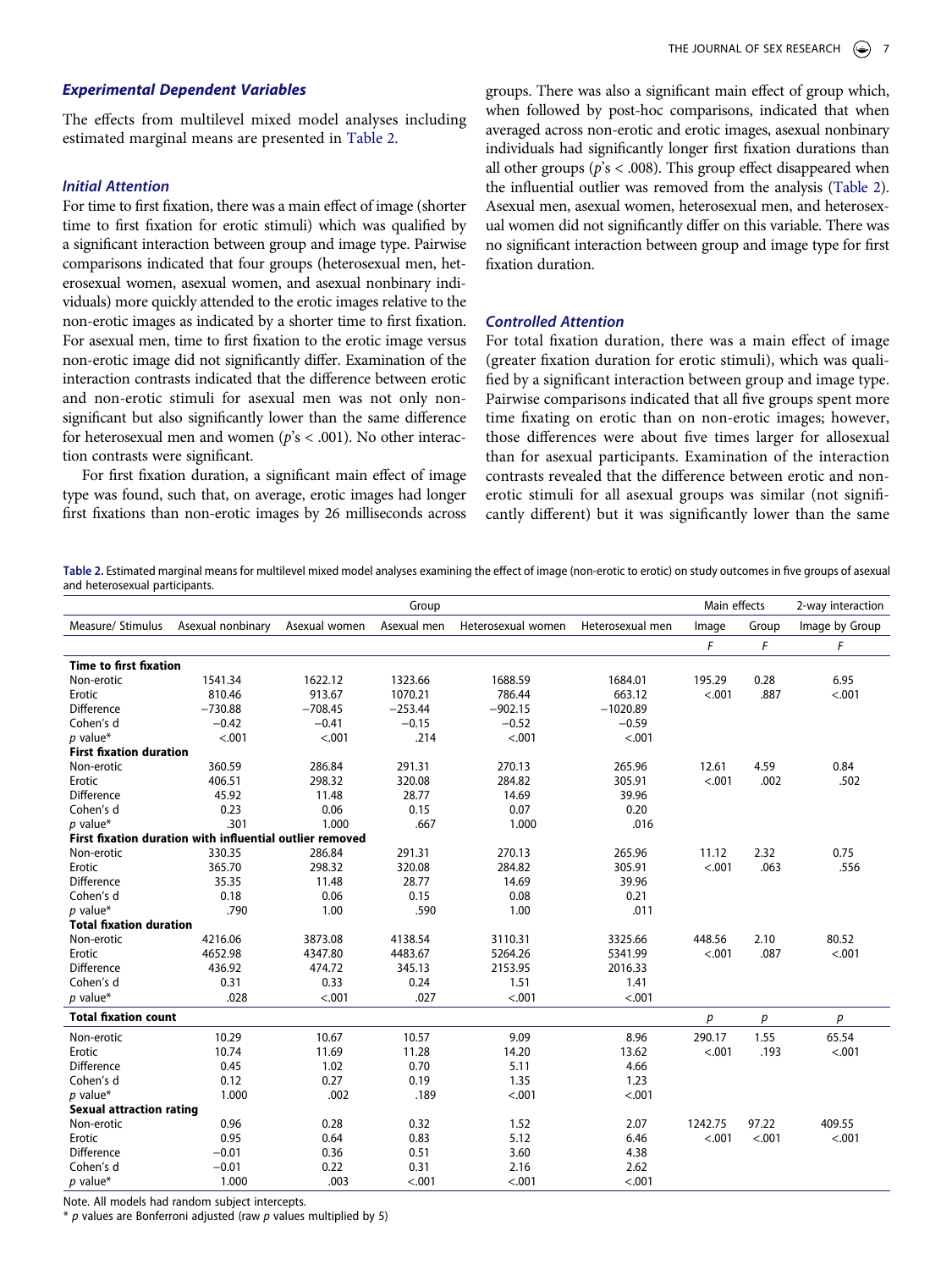difference for allosexual groups (*p's* < .001). This difference was not significantly different between heterosexual men and women.

Similar results (main effect of image type qualified by interaction) were found for total number of fixations. Pairwise comparisons indicated that both heterosexual men and women fixated more times on erotic images than on nonerotic ones. Among asexual participants, this difference was only significant for asexual women and was about five times smaller than for heterosexual participants. Examination of the interaction contrasts revealed that the difference between erotic and non-erotic images in the total number of fixations for the three asexual groups was similar (not significantly different) but it was significantly lower than the same difference for either heterosexual men or women (*p's* < .001). This difference was not significantly different between heterosexual men and women.

#### *Post-Stimulus Sexual Attraction Ratings*

There were significant main effects of image (erotic images rated higher on sexual attractiveness than non-erotic ones) and of group (heterosexual men scoring higher than all other groups and heterosexual women scoring higher than asexual groups) which were qualified by a significant interaction between group and image type. Pairwise comparisons showed that all groups considered erotic images to be more sexually attractive than non-erotic ones except for nonbinary asexual individuals for whom there was no difference. Examination of the interaction contrasts revealed that the difference between erotic and non-erotic images in sexual attractiveness ratings was greater for heterosexual men than for any other group (*p's*  < .001) and was greater for heterosexual women than any of the asexual groups ( $p's < .001$ ).

# *Gaze Predicting Sexual Attraction*

Regression coefficients showing the strength of association between gaze variables and sexual attractiveness ratings are presented in [Table 3.](#page-10-6) Time to first fixation significantly predicted sexual attractiveness ratings for heterosexual women and asexual men (shorter time to first fixation was associated with higher sexual attractiveness ratings). Examination of interaction effects showed that the regression coefficients for those two groups were significantly different from the regression coefficient for heterosexual men (which was in the positive direction, small, and non-significant). First fixation duration time did not predict sexual attraction for any of the groups, and there were no interaction effects. Total fixation duration significantly predicted sexual attractiveness ratings for heterosexual men, heterosexual women, and asexual nonbinary participants (higher total fixation duration was associated with higher sexual attractiveness ratings). Interaction effects indicated that the regression coefficients for heterosexual women and men were significantly larger than the coefficient for asexual women, which was small and non-significant. Finally, total fixation count significantly predicted sexual attraction for heterosexual women and men (higher fixation count was associated with higher attractiveness ratings) and did not reach significance for any of the asexual groups. There were no significant interaction effects indicating that, despite

different significance patterns, there were no significant group differences in the association between fixation count and sexual attraction.

#### **Discussion**

# *Summary of Findings*

This study was the first to assess group differences in the attentional processing of erotic stimuli between asexual (men, women, and nonbinary individuals) and allosexual (men and women) participants. Eye-tracking findings revealed that for four out of the five groups (i.e., asexual women, asexual nonbinary individuals, heterosexual men, and heterosexual women), initial attention was captured by the erotic images, as indicated by a faster time to first fixation on erotic images relative to non-erotic images. Asexual men were the only group to show no differences in their time to first fixation across erotic and non-erotic images. For controlled attention, all participants looked significantly longer at erotic images; however, that difference was approximately five times larger for allosexual than for asexual participants, indicating that the latter group distributed their visual attention more evenly across erotic and non-erotic images. Similar findings were revealed for the total number of fixations – asexual nonbinary and asexual women showed a similar number of total fixations across both types of images, while a much higher number of fixations for erotic images were recorded for heterosexual women and men. Self-reported attraction ratings for the experimental stimuli revealed that allosexual participants found erotic images more attractive relative to non-erotic images. Among asexual participants, such a difference was found for women and men but it was 9–10 times smaller than the same difference for allosexual participants. Examining group differences in the strength of the relationship between gaze variables and sexual attraction ratings revealed a complex pattern of differences between asexual and allosexual participants, with some indication of a stronger association between total fixation measures and sexual attraction for allosexual participants. Thus, despite the modest sample size and having relatively stringent effect size goals (i.e., medium size), clear group differences emerged for controlled attention.

# *Visual Attention Patterns*

For initial attention, our findings for time to first fixation and first fixation duration did not support our hypotheses that relative to asexual participants, allosexual participants would more quickly orient to erotic images and show longer first durations for erotic images. We found that heterosexual men and women, as well as asexual women and asexual nonbinary individuals, all oriented more quickly to erotic images. Asexual men did not differ in their time to first fixation to erotic and non-erotic images. For first fixation duration, we found no group differences such that both asexual and allosexual groups exhibited longer first fixations for erotic compared to nonerotic images. An evolutionary perspective provides one explanation for the finding that initial attention appears to be automatically captured by erotic images for most individuals. It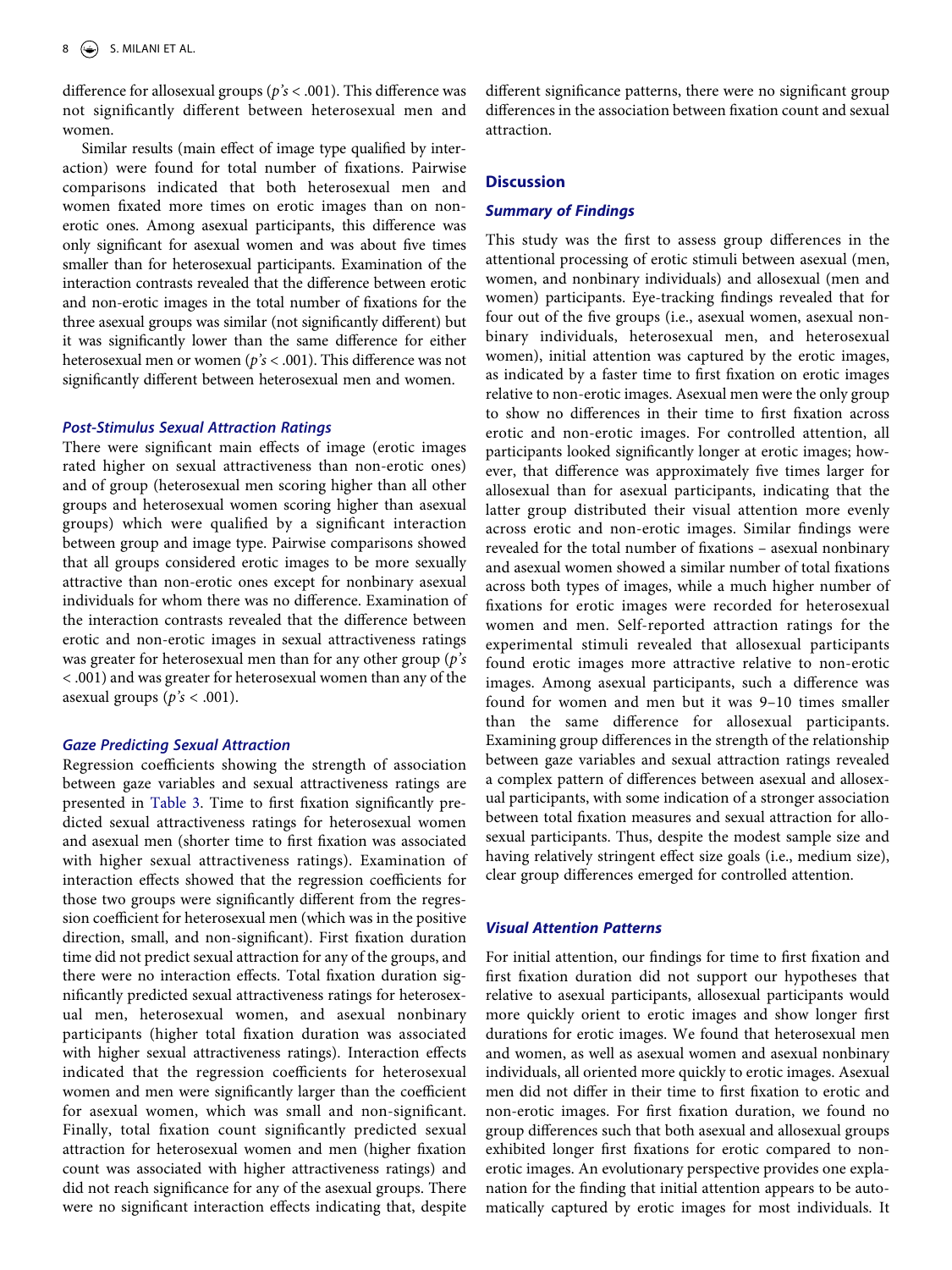<span id="page-9-2"></span>seems plausible that evolutionary pressures would create attentional systems that are aptly suited to detecting sexual cues given that this would facilitate sexual response and potentially reproductive output (Imhoff et al., [2010](#page-11-29); Redouté et al., [2000](#page-11-30)). Another possible explanation for our initial attention findings could be that despite the widespread accessibility of sexualized content, for most individuals, sexual content captures attention because it stands out relative to neutral content (Lykins et al., [2006](#page-11-31)). This novelty factor may have impacted the automatic allocation of attention. That is, most participants' first gaze landed on erotic images (i.e., attention was more quickly oriented toward erotic images relative to non-erotic images), and these images sustained initial attention across all groups as evidenced by longer first fixation durations on erotic images. Regarding the pattern of time to first fixation we observed for asexual men, it may be that the sample size hindered our ability to adequately detect differences in time to first fixation to the erotic image versus non-erotic image in this group. Taken together, our results suggest that salience of erotic images may automatically capture attention regardless of sexual interest and attraction.

For controlled attention, our findings supported our hypotheses such that allosexual participants looked more and had longer fixations on erotic images, whereas differences in responses to erotic vs. non-erotic images were significantly smaller for asexual participants. Our results corroborated Brown et al.'s [\(2021\)](#page-11-23) finding that asexual participants had smaller dwell times on erotic images compared to heterosexual women with sexual difficulties. For allosexual participants, erotic images depicting sexual activity were far more salient than non-erotic images, consistent with previous research (Lykins et al., [2006](#page-11-31)). Such images may not have been motivationally salient enough for asexual individuals, resulting in a smaller difference with regard to the allocation of controlled attention on erotic versus non-erotic images.

<span id="page-9-3"></span><span id="page-9-0"></span>Furthermore, prior eye-tracking research has suggested strong associations between controlled attention and selfreported sexual attraction ratings (Dawson & Chivers, [2016,](#page-11-9) [2018,](#page-11-10) [2019](#page-11-11); Dawson et al., [2017](#page-11-12)). Among our sample, allosexual participants provided significantly higher sexual attraction ratings for erotic images compared to asexual participants. However, when we examined the association between visual attention and self-reported sexual attraction ratings, a complex pattern of findings emerged between asexual and allosexual participants. For initial attention, time to first fixation predicted attraction ratings for only two groups: heterosexual women and asexual men. For heterosexual women, it may be that factors such as sexual motivation influence implicit processing of sexual stimuli and result in quantitative differences between allosexual men and women. For example, research has shown that ratings of sexual disgust were negatively correlated with gaze times toward nude images in women but not in men (Bradley et al., [2015\)](#page-10-7). It is interesting that asexual men's time to first fixation predicted attraction ratings given that they were the only group for whom time to first fixation did not significantly differ across erotic and non-erotic images. It may be that the small sample size (as previously discussed) and inflated Type I error may have influenced these findings; as such, caution must be taken when interpreting these results. For controlled attention, total fixation

duration predicted attraction ratings for heterosexual men, heterosexual women, and asexual nonbinary individuals. These results provide support for the previously established relationship between visual attention to sexual cues and sexual attraction ratings or the motivation to attend to such cues for allosexual individuals (Dawson & Chivers, [2016\)](#page-11-9). The asexual nonbinary participants also showed that these patterns of results should be further examined, given the small sample size for this group. The reasons why asexual men and women did not show this association also deserves further study.

#### *Limitations and Future Directions*

Despite our modest sample size, some clear differences emerged between the asexual and allosexual groups (e.g., controlled attention). We acknowledge that our study may have been underpowered to some degree given the small *n* in at least one group; however, the multi-level approach utilizing data from every trial likely compensated for any power limitation. While in-person recruitment of populations with low prevalence estimates may be a challenge, employing online gaze tracking methods may enable recruitment of larger and more diverse samples (i.e., across the ace umbrella) and be a fruitful avenue for future research examining visual attention patterns of asexual individuals.

<span id="page-9-4"></span>Volunteers of sexuality studies typically report more positive sexual attitudes, less sexual guilt, more sexual experiences, and more exposure to erotic stimuli (Strassberg & Lowe, [1995](#page-11-32)). Although we acknowledge that the generalizability of our findings may be limited due to such volunteer bias, it should be noted that a recent study (Dawson et al., [2019\)](#page-11-33) examining the effects of individual difference variables, including sexual orientation, on volunteer bias in sexuality research demonstrated no significant sexual attraction differences for willingness to volunteer.

<span id="page-9-1"></span>Another limitation involves the use of stimuli depicting mostly Caucasian heteronormative targets. Although we used a stimulus set containing similar looking models across images to enhance study consistency, some asexual participants questioned our decision to do so and indicated that including stimuli that better reflect diversity (e.g., stimuli depicting nonbinary individuals, different ethnicities, same-sex couples) would have been more relevant and of interest to them. For example, our nonbinary participants may have felt that they were not represented in the portrayals. To draw more definitive conclusions about asexual individuals' visual attention patterns, future studies should not only include more inclusive and diverse samples (i.e., participants that represent identities across the asexual umbrella), but researchers should also include stimuli that better reflect diversity in such samples.

Some participants also reported being unsure about what was meant by "sexually attracted" during the post-stimulus sexual attraction rating task. While analyses excluding participants who explicitly reported confusion did not impact our results, we recognize that other asexual participants may have also felt similar confusion without explicitly reporting it to the researchers. Another limitation is that this study was limited to asexual and allosexual participants, and as such did not represent the full diversity of allosexual populations. Thus, future research, particularly those being included in other sexual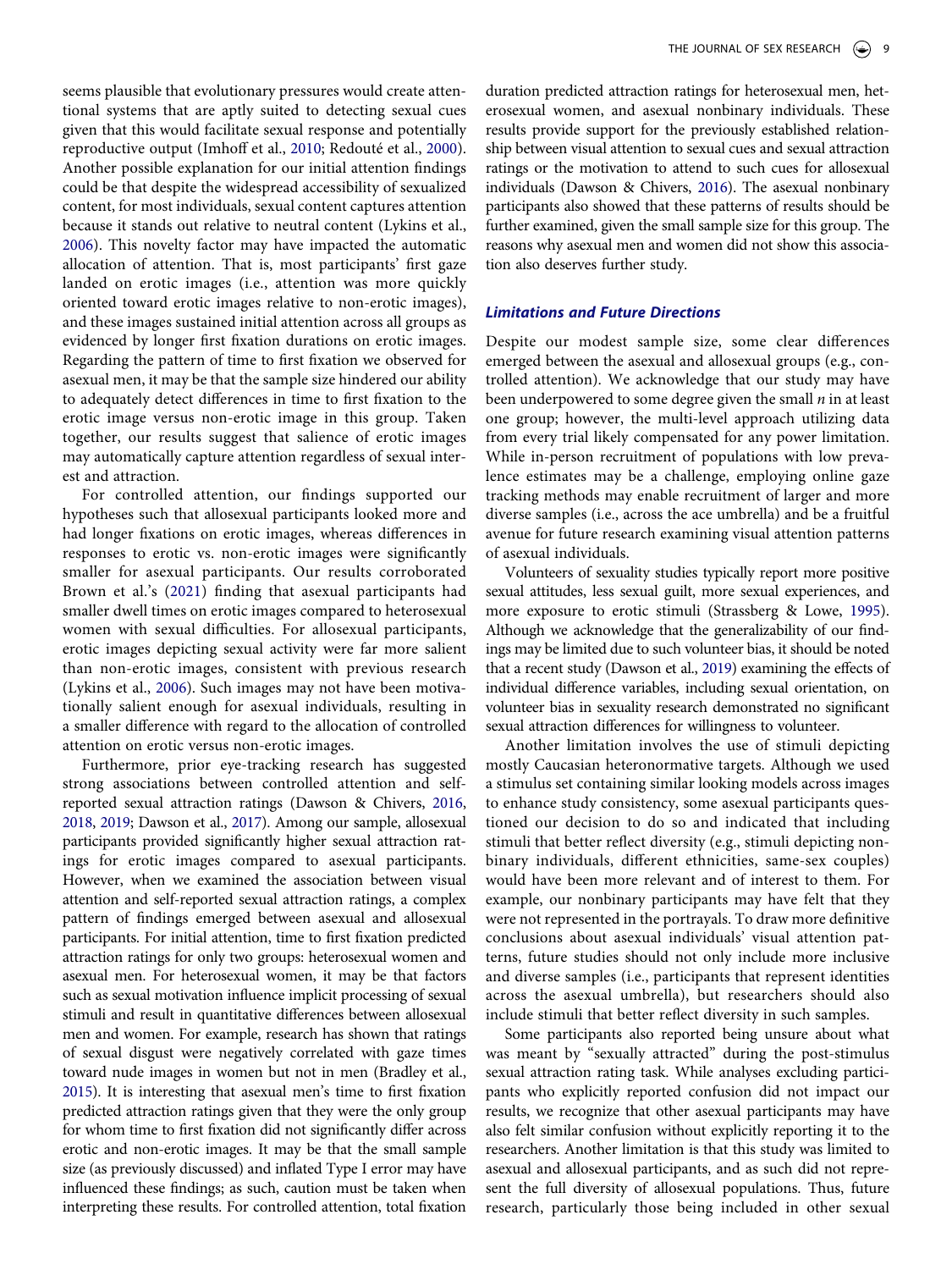<span id="page-10-6"></span>

|  |  | Table 3. Random coefficient analysis coefficients for gaze measures and gaze by |  |  |  |
|--|--|---------------------------------------------------------------------------------|--|--|--|
|  |  | group interaction predicting sexual attractiveness ratings of erotic images.    |  |  |  |

| Gaze measure                   | b                       | SE   | р           | 95% CI for <i>b</i> |
|--------------------------------|-------------------------|------|-------------|---------------------|
| Time to first fixation         |                         |      |             |                     |
| Asexual nonbinary              | $-.073$ <sup>a, c</sup> | .107 | .498        | $-0.28, 0.14$       |
| Asexual women                  | $-.074$ <sup>a, c</sup> | .056 | .183        | $-0.18, 0.03$       |
| Asexual men                    | $- .153$ b, c           | .067 | $.022*$     | $-0.28, -0.02$      |
| Heterosexual women             | $-.126$ b, c            | .052 | $.015*$     | $-0.23, -0.02$      |
| Heterosexual men               | $.044$ <sup>a</sup>     | .063 | .485        | $-0.08, 0.17$       |
| <b>First fixation duration</b> |                         |      |             |                     |
| Asexual nonbinary              | .014                    | .250 | .955        | $-0.48, 0.50$       |
| Asexual women                  | $-.196$                 | .317 | .536        | $-0.82, 0.43$       |
| Asexual men                    | .159                    | .331 | .632        | $-0.49, 0.81$       |
| Heterosexual women             | $-.406$                 | .244 | .097        | $-0.89, 0.07$       |
| Heterosexual men               | .043                    | .237 | .856        | $-0.42, 0.51$       |
| <b>Total fixation duration</b> |                         |      |             |                     |
| Asexual nonbinary              | .156 $a, c$             | .076 | $.041*$     | 0.01, 0.31          |
| Asexual women                  | .039 <sup>a</sup>       | .051 | .443        | $-0.06, 0.14$       |
| Asexual men                    | .105 $a, c$             | .060 | .078        | $-0.01, 0.22$       |
| Heterosexual women             | .225 $\frac{b}{c}$      | .043 | $< 0.01***$ | 0.14, 0.31          |
| Heterosexual men               | .242 $^{\rm b, c}$      | .045 | $< 0.01***$ | 0.15, 0.33          |
| <b>Total fixation count</b>    |                         |      |             |                     |
| Asexual nonbinary              | .036                    | .031 | .245        | $-0.02, 0.10$       |
| Asexual women                  | .020                    | .018 | .261        | $-0.01, 0.06$       |
| Asexual men                    | .027                    | .023 | .238        | $-0.02, 0.07$       |
| Heterosexual women             | .038                    | .014 | $.007**$    | 0.01, 0.07          |
| Heterosexual men               | .058                    | .016 | $< .001***$ | 0.03, 0.09          |

Note. CI = confidence interval; All models had random intercepts.

Timed gaze variables (the first three predictors) are expressed in seconds so the *b* coefficient expresses changes in sexual attractiveness rating for one second change in a gaze variable.

Significant interactions between group and gaze variable are expressed with superscript letters – coefficients which do not share the same letter superscript are significantly different at  $p < .05$ . Lack of superscripts indicates lack of significant interactions.

 $* p < .05, ** p < .01,*** p < .001.$ 

minority populations, should critically explore the terminology used in questions and ensure that all questions/statements are understandable and relevant for the populations being examined.

#### *Implications*

Our findings add to the burgeoning field of asexuality research and provide further evidence that asexuality is distinct from allosexuality. Our visual attention findings revealed that while all participants preferentially gazed at erotic images relative to non-erotic images, the difference for asexual individuals was five times less. These data provide further support for asexual individuals' lack of sexual attraction to others, given that research suggests that controlled attention patterns to erotic stimuli are consistent with self-reported sexual attraction (Dawson & Chivers, [2016](#page-11-9), [2018,](#page-11-10) [2019;](#page-11-11) reviewed in Milani et al., [2020](#page-11-14)). Our study replicates the previous eye-tracking study on a sample of asexual women (Brown et al., [2021\)](#page-11-23) and adds to the body of literature demonstrating the relationship between controlled attention patterns and sexual attraction ratings.

That initial attention to erotic images did not differ as a function of sexual orientation suggests that automatic processing of erotic cues commands attentional resources, given that they are novel and salient relative to non-erotic cues. Controlled attention to erotic images differed as a function of sexual orientation – specifically in the magnitude of the differences observed – consistent with theoretical models of sexual response that posit that attention is allocated toward incentivized stimuli (Dewitte, [2016](#page-11-0); Janssen et al., [2000](#page-11-1); Toates, [2009](#page-11-2)). That is, erotic images likely communicate incentivized sexual information to allosexual individuals, and thus, capture and sustain their attention. Although erotic images also captured and sustained attention in asexual individuals, erotic images may lack incentivization to the same degree for asexual individuals relative to allosexual individuals and thus, a much smaller effect for controlled attention pattern for erotic versus non-erotic stimuli is observed. These findings add to the small but important body of literature investigating links between visual attention patterns and sexual attraction. For individuals who lack sexual attraction, erotic cues are not as incentivized and not as prioritized, consistent with theoretical models.

#### **Acknowledgments**

We wish to thank our Asexual Advisory Board and AVEN for their guidance and support on this project.

#### **Disclosure Statement**

No potential conflict of interest was reported by the authors.

# **Funding**

This work was supported by the Natural Sciences and Engineering Research Council of Canada (NSERC) under Grant 20R76050

#### **ORCID**

Sonia Milani D http://orcid.org/0000-0001-5514-2944 Bozena Zdaniuk http://orcid.org/0000-0002-6786-1791

#### **References**

- <span id="page-10-5"></span>Aguinis, H., Gottfredson, R. K., & Joo, H. [\(2013\)](#page-5-0). Best-practice recommendations for defining, identifying, and handling outliers. *Organizational Research Methods*, *16*(2), 270–301. [https://doi.org/10.](https://doi.org/10.1177/1094428112470848)  [1177/1094428112470848](https://doi.org/10.1177/1094428112470848)
- <span id="page-10-1"></span>Aicken, C. R. H., Mercer, C. H., & Cassell, J. A. [\(2013](#page-2-0)). Who reports absence of sexual attraction in Britain? Evidence from national probability surveys. *Psychology & Sexuality*, *4*(2), 121–135. [https://doi.org/](https://doi.org/10.1080/19419899.2013.774161)  [10.1080/19419899.2013.774161](https://doi.org/10.1080/19419899.2013.774161)
- <span id="page-10-4"></span>American Psychiatric Association [APA]. [\(2013](#page-2-1)). *Diagnostic and statistical manual of mental disorders* (5th ed.).
- <span id="page-10-3"></span>Antonsen, A. N., Zdaniuk, B., Yule, M., & Brotto, L. A. [\(2020\)](#page-2-2). Ace and aro: Understanding differences in romantic attractions among persons identifying as asexual. *Archives of Sexual Behavior*, *49*(5), 1615–1630. <https://doi.org/10.1007/s10508-019-01600-1>
- <span id="page-10-2"></span>Bogaert, A. F. ([2004\)](#page-2-0). Asexuality: Prevalence and associated factors in a national probability sample. *The Journal of Sex Research*, *41*(3), 279–287. <https://doi.org/10.1080/00224490409552235>
- <span id="page-10-0"></span>Bogaert, A. F. [\(2015\)](#page-2-3). Asexuality: What is it, and why it matters. *Annual Review of Sex Research*, *52*(4), 362–379. [https://doi.org/10.1080/](https://doi.org/10.1080/00224499.2015.1015713) [00224499.2015.1015713](https://doi.org/10.1080/00224499.2015.1015713)
- <span id="page-10-7"></span>Bradley, M. M., Costa, V. D., & Lang, P. J. ([2015\)](#page-9-0). Selective looking at natural scenes: Hedonic content and gender. *International Journal of Psychophysiology*, *98*(1), 54–58. [https://doi.org/10.1016/j.ijpsycho.2015.](https://doi.org/10.1016/j.ijpsycho.2015.06.008) [06.008](https://doi.org/10.1016/j.ijpsycho.2015.06.008)